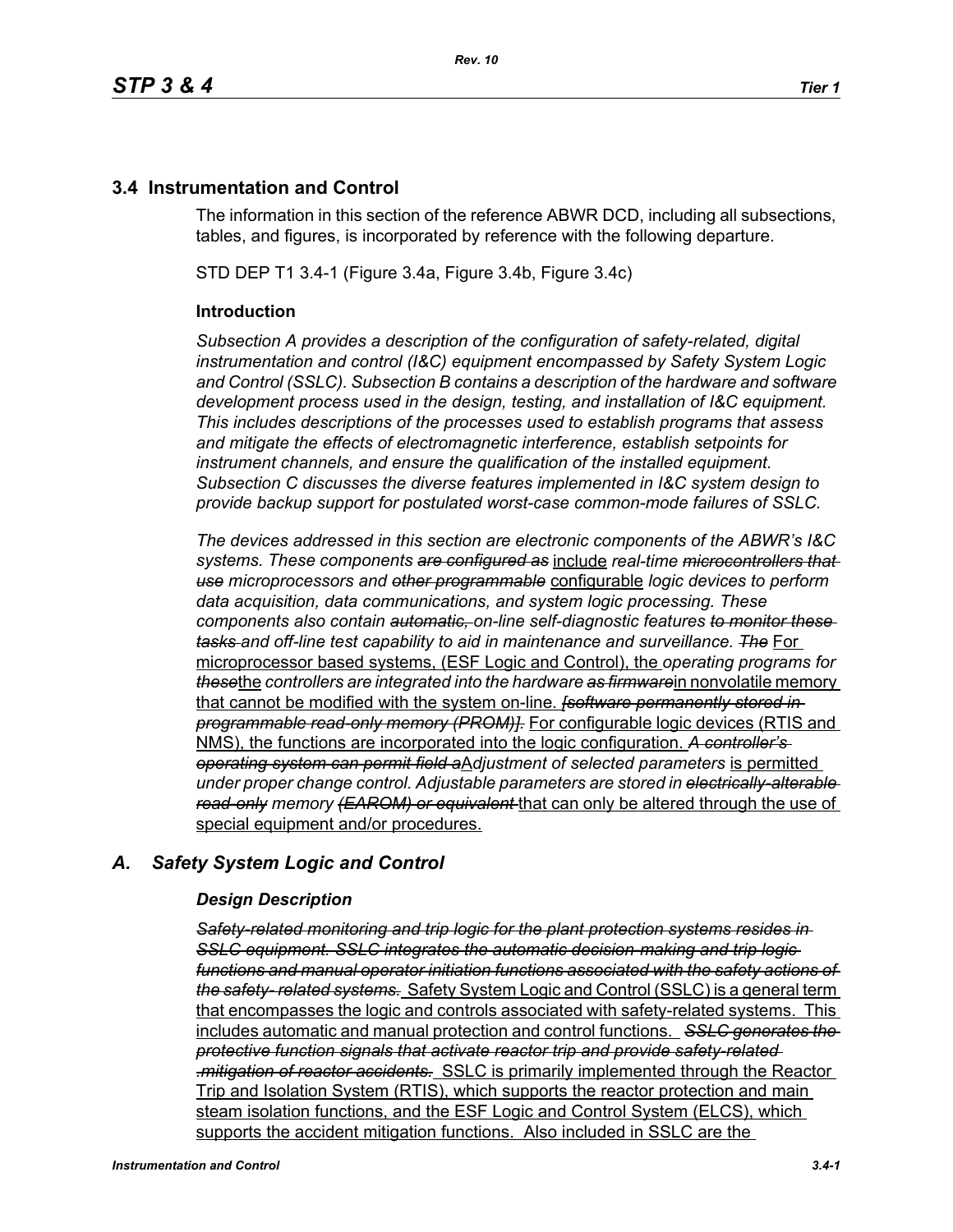safety-related portions of the Neutron Monitoring System (NMS), the Containment Atmospheric Monitoring System (CAMS) and the radiation monitoring systems. *The relationship between SSLC and systems for plant protection is shown in Figure 3.4a.*

*SSLC equipment comprises microprocessor-based, software-controlled signal processors* (ELCS) and/or configurable logic devices (RTIS and NMS) *that perform signal conditioning, setpoint comparison, trip logic, system initiation and reset, selftest, calibration, and bypass functions. The signal processors associated with a particular safety-related system are an integral part of that system. Functions in common, such as self-test, calibration, bypass control, power supplies and certain switches and indicators, belong to SSLC. However, SSLC is not, by itself, a system; SSLC is the aggregate of signal processors for several safety-related systems. SSLC hardware and software are classified as Class 1E, safety-related.*

*Sensors used by the safety-related systems can be either analog, such as process control transmitters, or discrete, such as limit switches and other contact closures. While some sensor signals are hardwired directly to the SSLC processors, most sensor signals are transmitted from the instrument racks in the Reactor Building to the SSLC equipment in the Control Building via the Essential Multiplexing System (EMS)*  Sensor signals interface with the SSLC through input/output (I/O) devices located remotely or in the control room. The I/O devices communicate with other divisional devices through networks and datalinks as discussed in Subsection 2.7.5. *Both analog and discrete sensors are connected to remote multiplexing units (RMUs) in local areas, which*These devices also *perform signal conditioning, analog-to-digital conversion for continuous process inputs, change-of-state detection for discrete inputs, and message formatting prior to signal transmission.* In applicable cases, they also perform other system functions, such as interlock-type functions related specifically to the actuated equipment. *The RMUs are limited to acquisition of sensor data and the output of control signals*. *Trip decisions and other* primary *control logic functions are performed in SSLC processors in the main control room area*Control Building.

*The basic hardware*functional *configuration for one division of SSLC is shown in Figure 3.4b. Each division runs independently (i.e., asynchronously) with respect to the other divisions. The following steps describe the processing sequence and associated function descriptions for incoming sensor signals and outgoing control signals. These steps are performed simultaneously and independently in each of the four divisions:*

For the RTIS portion of SSLC, including reactor trip and main steam isolation valve (MSIV) isolation, the steps are:

- (1) Sensor inputs are acquired, conditioned, and digitized.
- (2) *(1) The digitized sensor inputs from RMUs are received in the control room at control room multiplexing units (CMUs), which associate sensor signals with their logic processing channel. These sensor signals are decoded by a microprocessor-based function, the Digital Trip Module (DTM). For sensor signals hardwired to the control room, the DTM also performs digitizing and*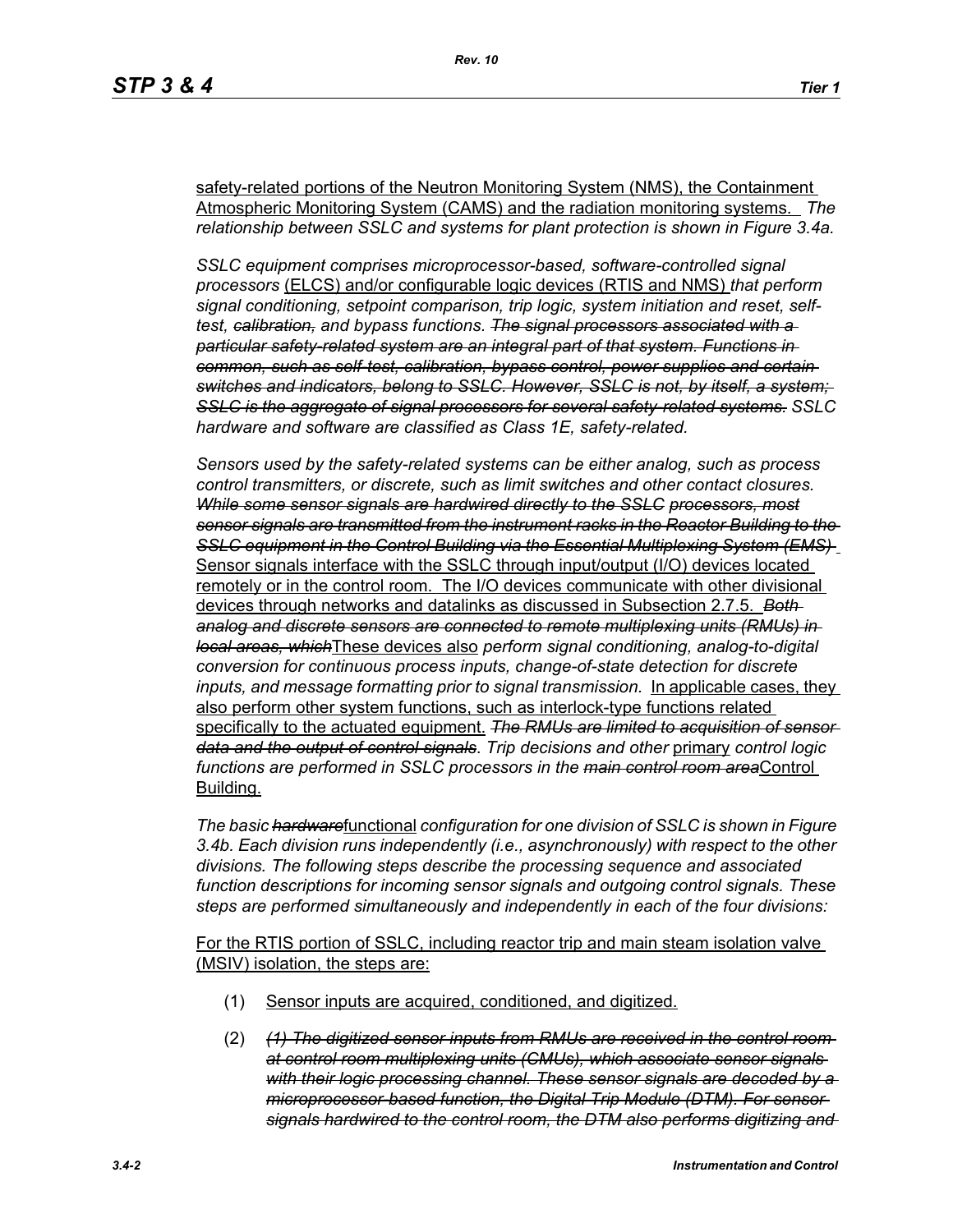*signal conditioning tasks. For each system function, the DTM then compares these inputs to preprogrammed threshold levels (setpoints) for possible trip action. The DTM provides a discrete trip decision for each setpoint comparison.*This digitized sensor information is used as input to the Digital Trip Function (DTF). For each system function, the DTF is a comparison of sensor inputs to pre-programmed threshold levels (setpoints) for possible trip action. The result of the DTF is a discrete trip decision for each setpoint comparison. Each safety division performs the same DTF trip decision based on the independent sensor inputs associated with its own division.

(3) *(2) For Reactor Protection System (RPS) trip and main steam isolation valve (MSIV) closure functions, trip outputs from the DTM are then compared, using a 2--out-of-4 coincidence logic format, with trip outputs from the DTMs of the other three divisions. The trip outputs are compared in by the trip logic unit (TLU), another microprocessor-based device. The logic format for the DTM and TLU is fail-safe (i.e., de-energize-to-operate). Thus, a reactor trip or MSIV closure signal occurs on loss of input signal or power to the DTM,*  but, because of the 2-out-of-4 logic format in the TLU, a tripped state does*not appear at the output of the TLU (for a single division loss of power). Loss of signal or power to a division's TLU also causes a tripped output state, but the 2--out-of-4 configuration of actuator load drivers prevents de-energization of the pilot valve solenoids.* The trip decisions from the DTF in each division are used as input to the Trip Logic Function (TLF) performed by each of the four safety divisions. The DTF trip decision results are passed to other divisions through isolated communication links as described in Section 2.7.5. The TLF processes DTF trip decisions from all four safety divisions resulting in trip output decisions based on 2-out-of-4 coincidence logic format. The logic format is fail-safe (i.e. loss of signal causes trip conditions) for the TLF and associated DTF. Loss of signal or power to a single division's equipment performing the TLF causes a tripped output state from the TLF, but the 2-outof-4 configuration of the actuator load drivers prevents simultaneous deenergization of both pilot valve solenoids.

The TLF also receives input directly from the Neutron Monitoring System and manual control switches.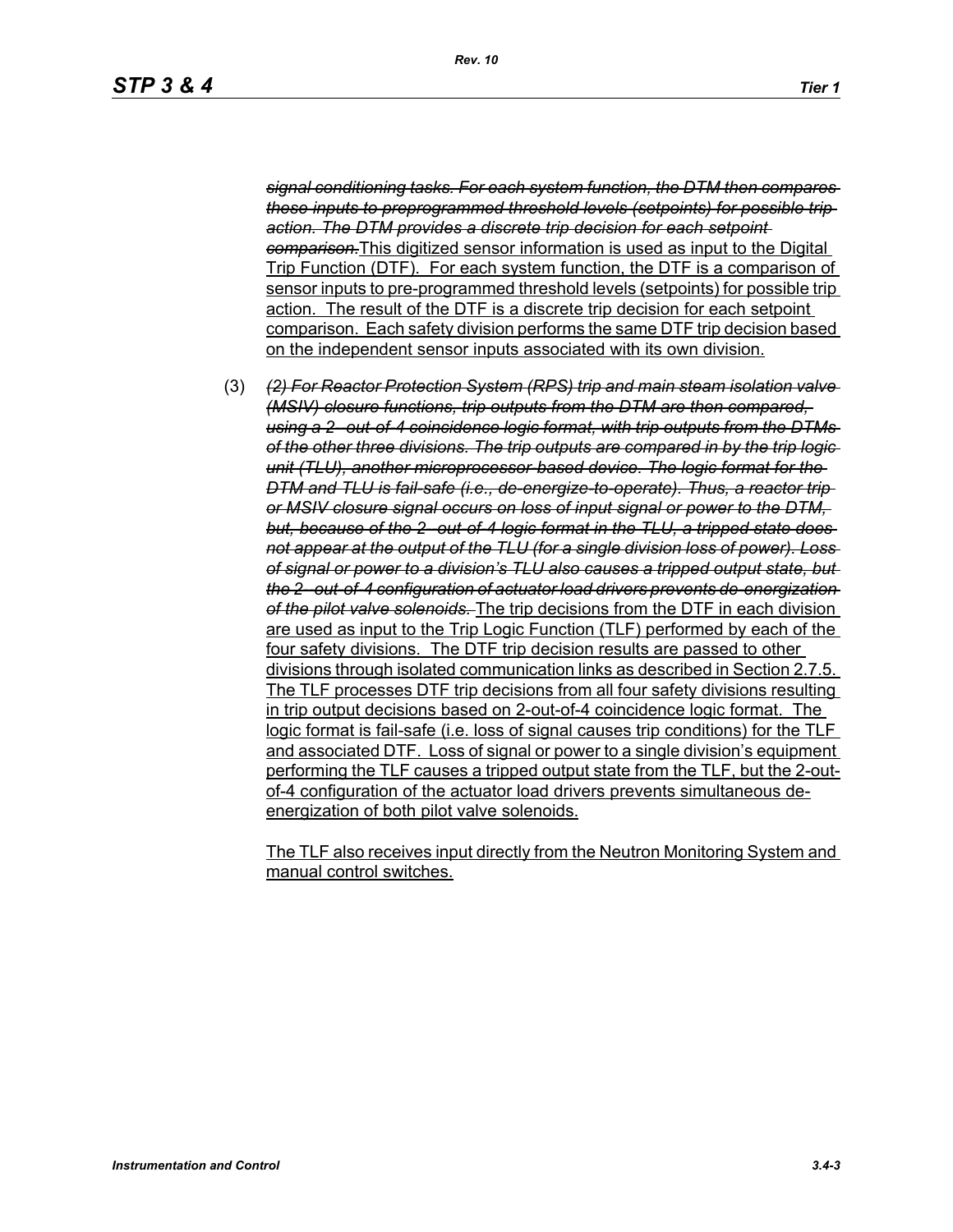- (4) *(3)* The trip coincident logic output *Trip outputs are sent from the TLU* TLF is sent to *to the RPS and MSIV output logic units* Output Logic Units *(OLUs). The OLUs use non-microprocessor circuitry* devices *to*that *provide a diverse (i.e., not software-based) interface for the following manual functions:*
	- *(a) Manual reactor trip (per division: 2-out-of-4 for completion).*
	- *(b) MSIV closure (per division: 2-out-of-4 for completion).*
	- *(c) MSIV closure (eight individual control switches).*
	- *(d) RPS and MSIV trip reset.*
	- *(e) TLU* TLF *output bypass*

*The OLUs distribute the automatic and manual trip outputs to the MSIV pilot valve and scram pilot valve actuating devices and provide control of trip sealin, reset, and TLU* TLF *output bypass (division-out-of-service bypass). Bypass inhibits automatic trip but has no effect on manual trip. The OLUs also provide a manual test input for de-energizing a division's parallel load drivers (part of the 2-out-of-4 output logic arrangement) so that scram or MSIV closure capability can be confirmed without solenoid de-energization. The OLUs are located external to the TLU* equipment that implements the TLF *so that manual MSIV closure or manual reactor trip (per division) can be performed either when a division's microprocessor logic is bypassed or when failure of sensors or microprocessor logic equipment causes trip to be inhibited.*

(5) *(4)*If a 2-out-of-4 trip condition is satisfied within the TLF, all four divisions' trip outputs produce a simultaneous coincident trip signal (e.g., reactor trip) and transmit the signal to load drivers that control the protective action of the final actuators. The load drivers for the solenoids are themselves arranged in a 2 out-of-4 configuration, so that at least two divisions must produce trip outputs for protective action to occur. *Trips are transmitted across divisions for 2--outof-4 voting via fiber optic data links to preserve signal isolation among divisions. The TLU also receives inputs directly from the trip outputs of the Neutron Monitoring System, manual control switches, and contact closures from limit switches and position switches used for equipment interlocks. In addition, plant sensor signals and contact closures that do not require transmittal to other divisions for 2--out-of- 4 trip comparison are provided as inputs directly to the TLU. In this case, the TLU also performs the trip setpoint comparison (DTM) function.*

*(5)For Leak Detection and Isolation System (LDS) functions (except MSIV), emergency core cooling system (ECCS) functions, other safety-related supporting functions, and Electrical Power Distribution System functions such as diesel generator start and load sequencing, logic processing is performed as above, but in DTMs separate from the RPS/MSIV DTMs and in Safety System Logic Units (SLUs). The SLUs are similar to TLUs, but are*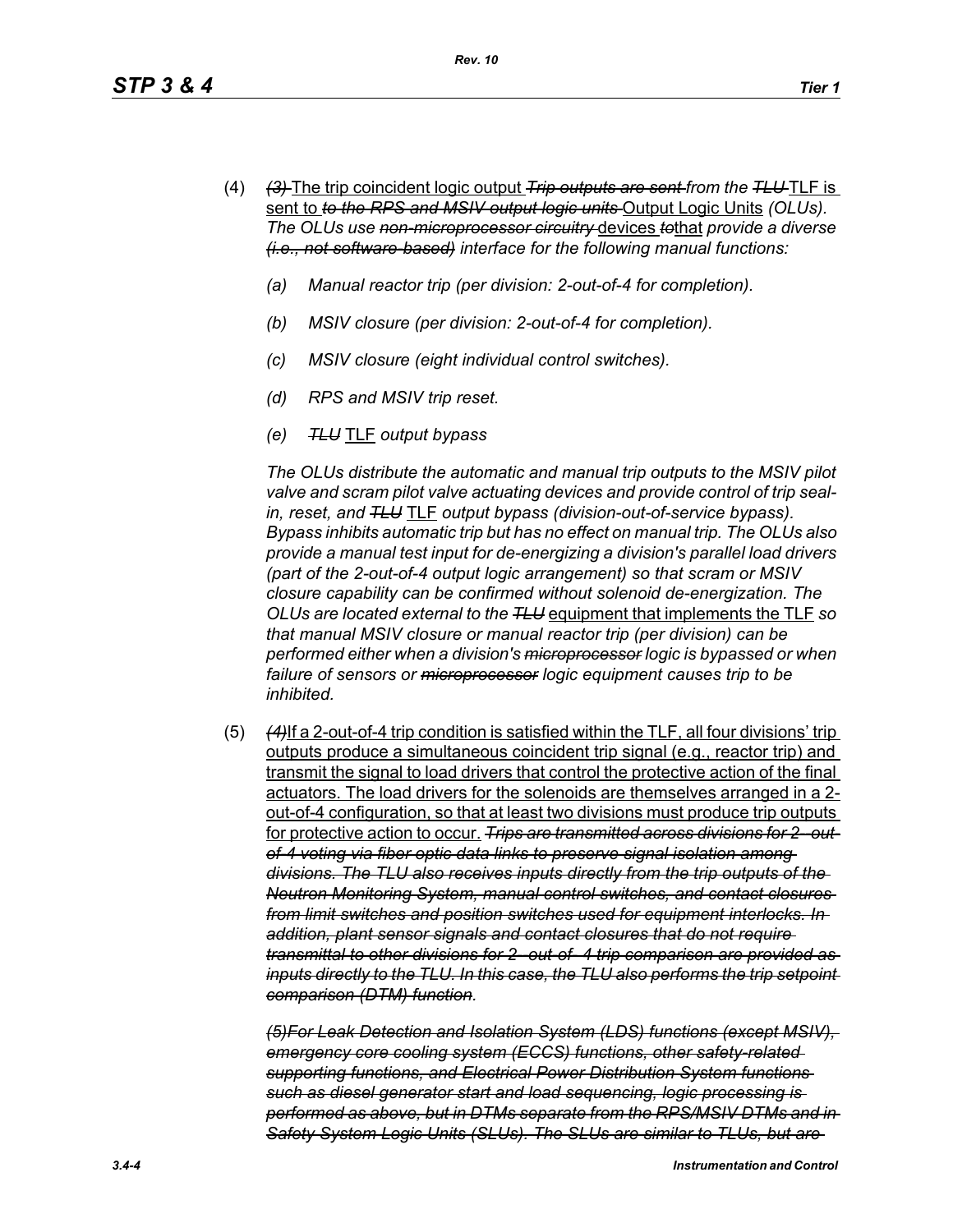*dual redundant in each processing channel for protection against inadvertent initiation. Dual SLUs both receive the same inputs from the DTM, manual control switch inputs, and contact closures. Both SLU outputs must agree before the final trip actuators are energized. The logic format for the DTM and SLUs is fail-as- is (i.e., energize-to-operate) for ECCS and other safetyrelated supporting functions. Thus, loss of power or equipment failure does not cause a trip or initiation action. However, containment isolation signals are in fail-safe format and cause an isolation signal output on loss of power or signal. Besides performing 2-out-of-4 voting logic, the SLUs also provide interlock logic functions conforming to the logic diagram requirements of each supported safety system.*

*As shown in Figure 3.4b, a pair of SLU are located in each of two engineered safety feature (ESF) processing channels, ESF1 and ESF2. ESF1 processes initiation logic for functions which service the reactor vessel at low pressure (e.g. RHR), while ESF2 provides the same support for the vessel at high pressure (e.g. Reactor Core Isolation Cooling (RCIC) System and High Pressure Core Flooder (HPCF) System). Associated LDS and ESF functions are also allocated to these logic channels.*

The ELCS portion of SSLC is implemented by equipment that is independent from that of the RTIS. For ELCS, the steps are:

- (1) Sensor inputs are acquired, conditioned, and digitized.
- (2) This digitized sensor information is used as input to the DTF, which is functionally the same as that described for the RTIS portion of SSLC.
- (3) The actuation decisions from the DTF in each division are used as input to the Safety System Logic Function (SLF) performed by each of the four safety divisions. The DTF actuation decision results are passed to other divisions through isolated communication links as described in Section 2.7.5. The SLF is a microprocessor-based function that includes a comparison of DTF actuation decisions from all four safety divisions resulting in actuation output decisions based on 2-out-of-4 coincidence logic format. The logic format for the SLF and associated DTF is fail-as-is (i.e., loss of signal does not cause change of operational state) for ECCS and other safety-related supporting functions. However, air and solenoid-operated containment isolation signals are in fail-safe format and cause an isolation signal output on loss of power or signal. Besides performing 2-out-of-4 voting logic, the SLF also includes interlock logic functions conforming to the system functional requirements of each safety system.

The SLF logic for ECCS functions (i.e. initiation of Reactor Core Isolation Cooling, High Pressure Core Flooder, Low Pressure Core Flooder or Automatic Depressurization) is implemented using redundant processing channels. The redundant channels receive the same input data from the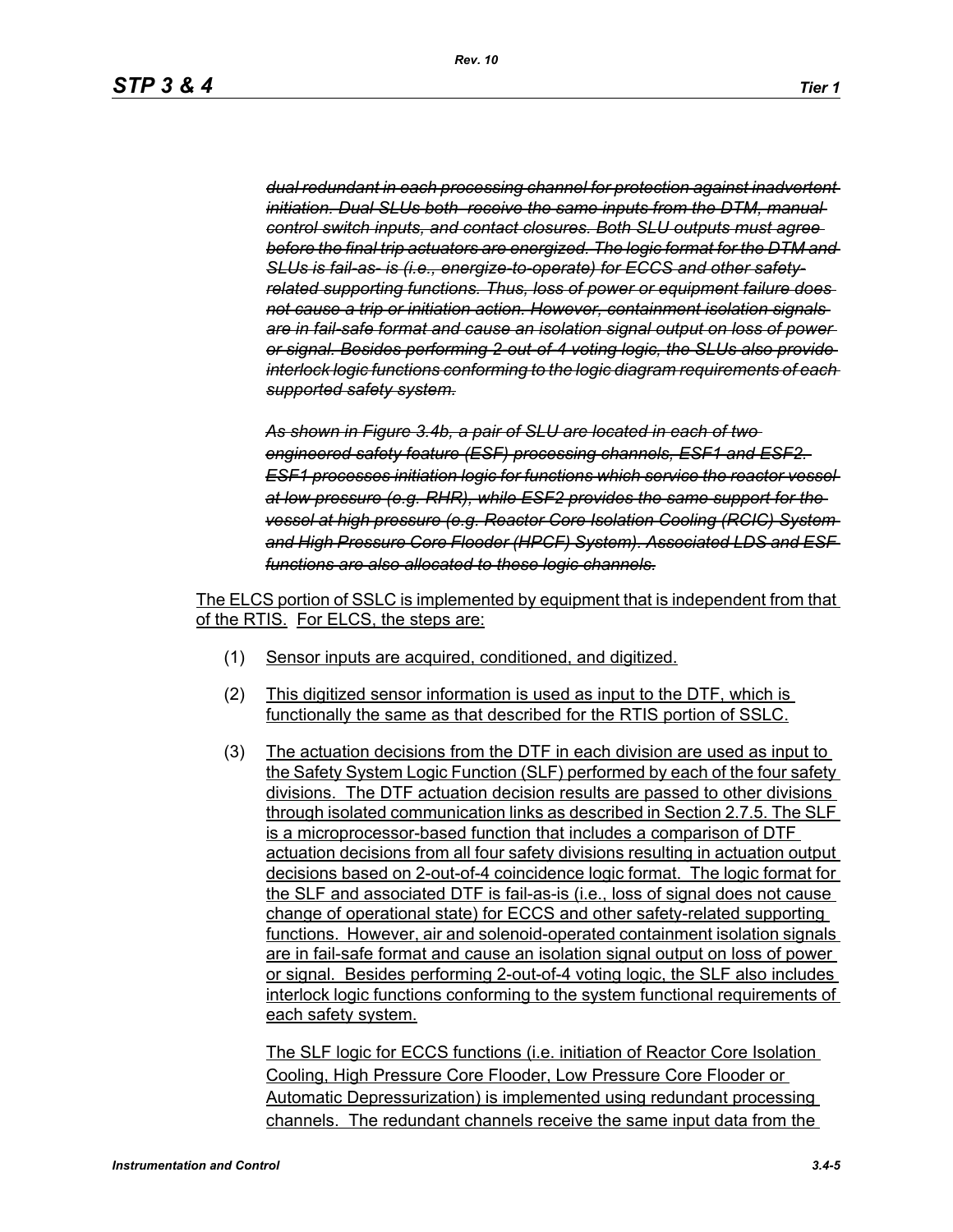DTF, manual control switch inputs and contact closures and perform the same trip decision logic. A majority of the redundant processors must agree for initiation of the function to occur, in order to assure that failure of a single electronic module will not result in inadvertent coolant injection into the core or inadvertent depressurization. The final majority vote of the system initiation signals is accomplished with non-microprocessor based equipment in the logic or with a separate actuation of system valves and pumps, where both are required to initiate coolant injection.

The SLF logic for some isolation and supporting ESF functions are also implemented using redundant channels where such implementation increases the operator response time to avoid plant operational impact following postulated failure in the control equipment. In these cases, an operator bypass that reduces the logic to a single channel may be utilized where such logic reduces the risk of unnecessary adverse plant operational impact.

Other ELCS functions are implemented using redundancy where such logic provides overall plant operating or maintenance benefits.

- *(4) (6)For reactor trip or MSIV closure if a 2--out-of-4 trip condition of sensors is satisfied, all four divisions' trip outputs produce a simultaneous coincident trip signal (e.g., reactor trip) and transmit the signal through hardwired connections (and isolators where necessary) to load drivers that control the protective action of the actuators. The load drivers are themselves arranged in a 2--out-of-4 configuration, so that at least two divisions must produce trip outputs for protective action to occur.*
- (5) *(7)For ESF functions, the trip signals in three divisions are transmitted by the Essential Multiplexing System to the RMUs1 where a final 2-out-of-2 logic comparison is made prior to distribution of the control signals to the final actuators. ESF outputs do not exist in Division IV.*As described above, the ELCS contains four redundant divisions of DTFs. The four divisions of DTF safety function actuation status are communicated to three divisions of SLFs, which correspond to the three divisions of ESF actuated equipment. No ESF actuated equipment exists in Division IV. The final SLF actuation outputs are distributed to the final system actuated equipment through the RDLC remote I/O devices.

*The DTM, TLU, and OLUs for RPS and MSIV in each of the four instrumentation divisions are powered from their respective divisional Class 1E AC sources. The DTMs and SLUs for ESF 1 and ESF 2 in Divisions I, II, and III are powered from their respective divisional Class 1E DC sources.* RTIS and ELCS equipment is powered from their respective divisionsal Class 1E power sources. For RTIS, the equipment implementing the DTF, TLF, and OLUs for RPS and MSIV in each of the four instrumentation divisions is powered from their respective divisional Class 1E AC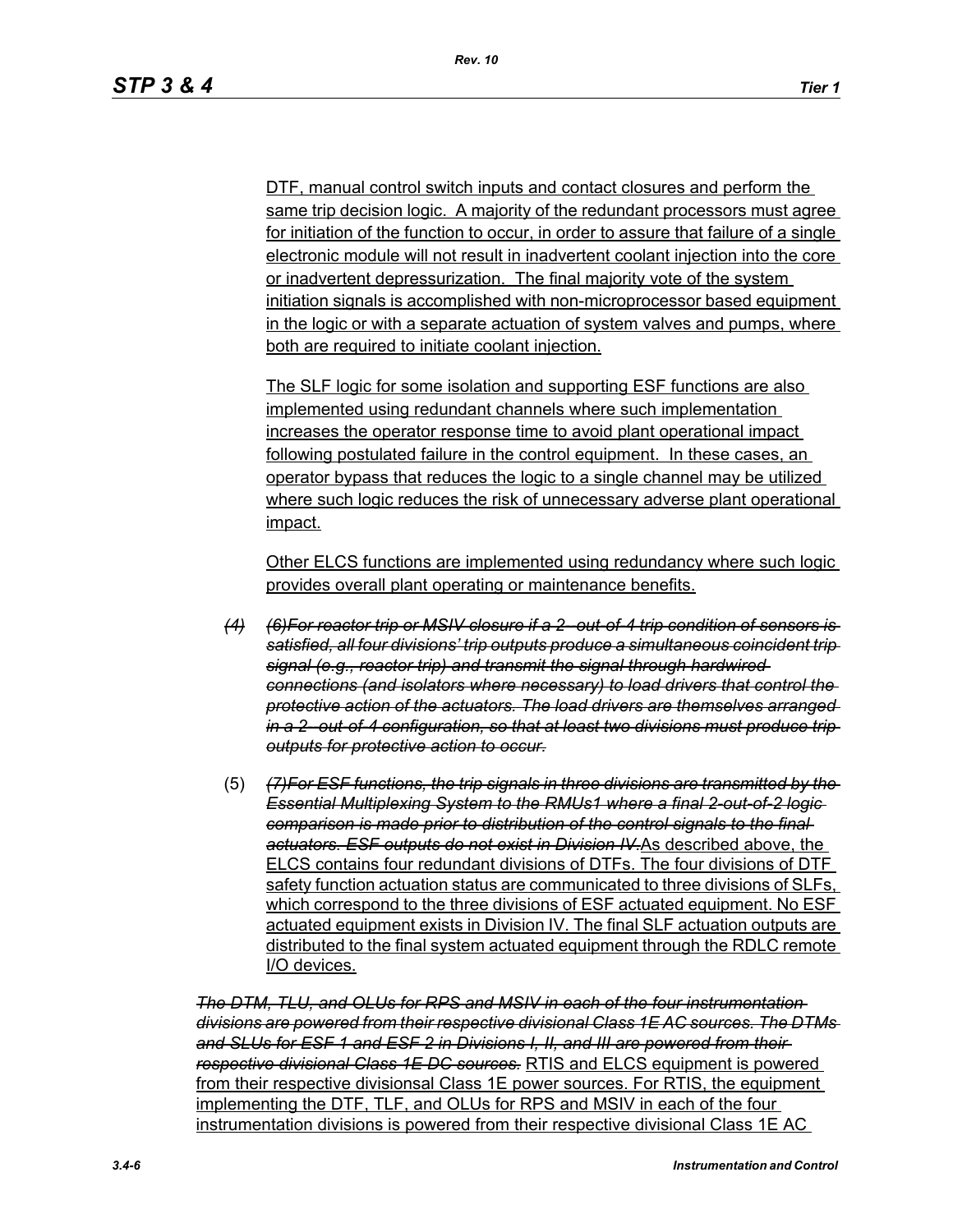sources. For ELCS, the equipment implementing the DTF and SLF for ESF in Divisions I, II and III is powered from their respective divisional Class 1E DC sources, as is the equipment implementing the ESF DTF in Division IV. *In SSLC, independence*Independence is *provided between Class 1E divisions, and also between Class 1E divisions, and also non-Class 1E equipment.*

For both RTIS and ELCS, *Bypassing*bypassing of any single division of sensors (i.e., those sensors whose *trip* status is *confirmed by* part of a 2*-*-out-of-4 logic) *is*can be accomplished *from each divisional SSLC cabinet* by means of the manually-operated bypass. When such bypass is made, all four divisions of 2*-*out-of-4 *input* logic become 2-out-of-3 while the bypass state is maintained. *During bypass, if any two of the remaining three divisions reach trip level for any sensed input parameter, then the output logic of all four divisions' trips (for RPS and MSIV functions) or the three ECCS divisions initiate the appropriate safety system equipment*.

*Bypassing of any single a division of output trip logic (i.e., taking a logic channel out of service) is*can *also* be *accomplished by means of the bypass unit*interlock function*. This type of bypass is limited applied to the fail-safe (de-energize-to-operate) reactor trip and MSIV closure functions* (i.e. RTIS)*, since removal of power from energize-tooperate signal processors is sufficient to remove that channel from service.When a trip logic output bypass is made*in effect*, the TLU* TLF *trip output in a division is inhibited from affecting the output load drivers by maintaining that division's load drivers in an energized state. Thus, the 2-out-of-4 logic arrangement of output load drivers for the RPS and MSIV functions effectively becomes 2-out-of-3 while the bypass is maintained.*

For both RTIS and ELCS, *Bypass* bypass *status is indicated in the main control room until the bypass condition is removed. An electrical interlock rejects attempts to remove more than one SSLC division from service at a time.*

*ESF1 and ESF2 logic are each processed in two redundant channels within each divisional train of ESF equipment. In order to prevent spurious actuation of ESF equipment, final output signals are voted 2-out-of-2 at the remote multiplexing units by means of series-connected load drivers at the RMU outputs. However, in the event of a failure detected by self-test within either processing channel, a bypass (ESF output channel bypass) is applied automatically (with manual backup) such that the failed channel is removed from service. The remaining channel provides 1-out-of-1 operation to maintain availability during the repair period. Channel failures are alarmed in the main control room. If a failed channel is not automatically bypassed, the operator is*  able to manually bypass the channel by a hardwired connection from the main control *room.*In the ELCS, the two redundant SLF processing channels must agree for initiation of the ESF safety function to occur. Two SLF processing channels are used to prevent the inadvertent system level actuation of the ESF safety functions that inject coolant to the core or depressurize the reactor vessel.

However, in the event of a failure detected by self diagnostics within either processing channel, a bypass (ESF output channel bypass (with manual backup)) is provided such that the failed SLF processing channel is removed from service. The remaining SLF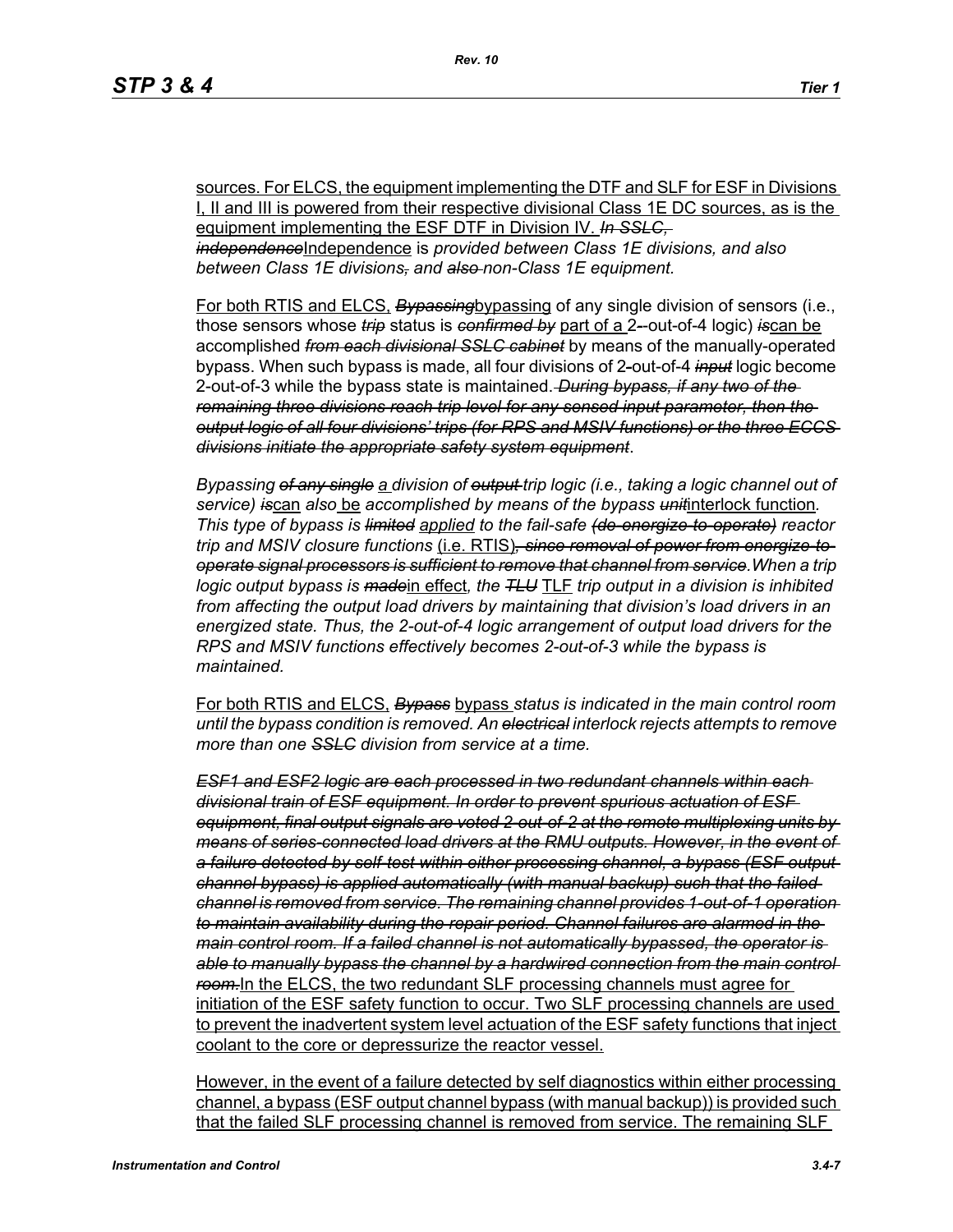processing channel provides one-out-of-one operation to maintain availability during the repair period. SLF processing failures are alarmed in the main control room. If a failed channel is not automatically bypassed, the operator can manually bypass the failed channel.

*SSLC has the following alarms, displays, and controls in the main control room:*

- *(1)* SSLC signal processor inoperative (INOP).
- *(2)* SSLC manual controls for bypass as described above.
- *(3)* Displays for bypass status.
- *(4)* Divisional flat display panels that provide display and control capability for manual ESF functions.
- *(5)* Display and control of *calibration and*maintenance and test *off-line* self-test functions.

## *B. I & C Development and Qualification Processes*

#### *Hardware and Software Development Process*

*The ABWR design uses programmable digital equipment* and configurable logic devices *to implement operating functions of instrumentation and control (I&C) systems. The equipment is in the form of embedded controllers (i.e., a control program developed in software is permanently stored in PROM read only memory, and thus becomes part of the controller's hardware).*The ELCS system uses non volatile memory.

#### *Electromagnetic Compatibility*

*Electromagnetic compatibility (EMC) is the ability of equipment to function properly when subjected to* anticipated *an electromagnetic environment* environments. *An EMC compliance plan to confirm the level of immunity to electrical* electromagnetic *noise is part of the design, installation, and pre-operational testing of I&C equipment*.

*Electrical and electronic components supporting the systems and functions listed below are qualified according to the established plan for the anticipated levels of electrical interference at the installed locations of the components:*

- *(1) Safety System Logic and Control.*
- *(2) Essential Multiplexing System* Essential Communication Functions (ECF)*.*
- *(3) Non-Essential Multiplexing System* Non-Essential Communication Functions (NECF)*.*
- *(4) Other microprocessor-based, software controlled systems or equipment.*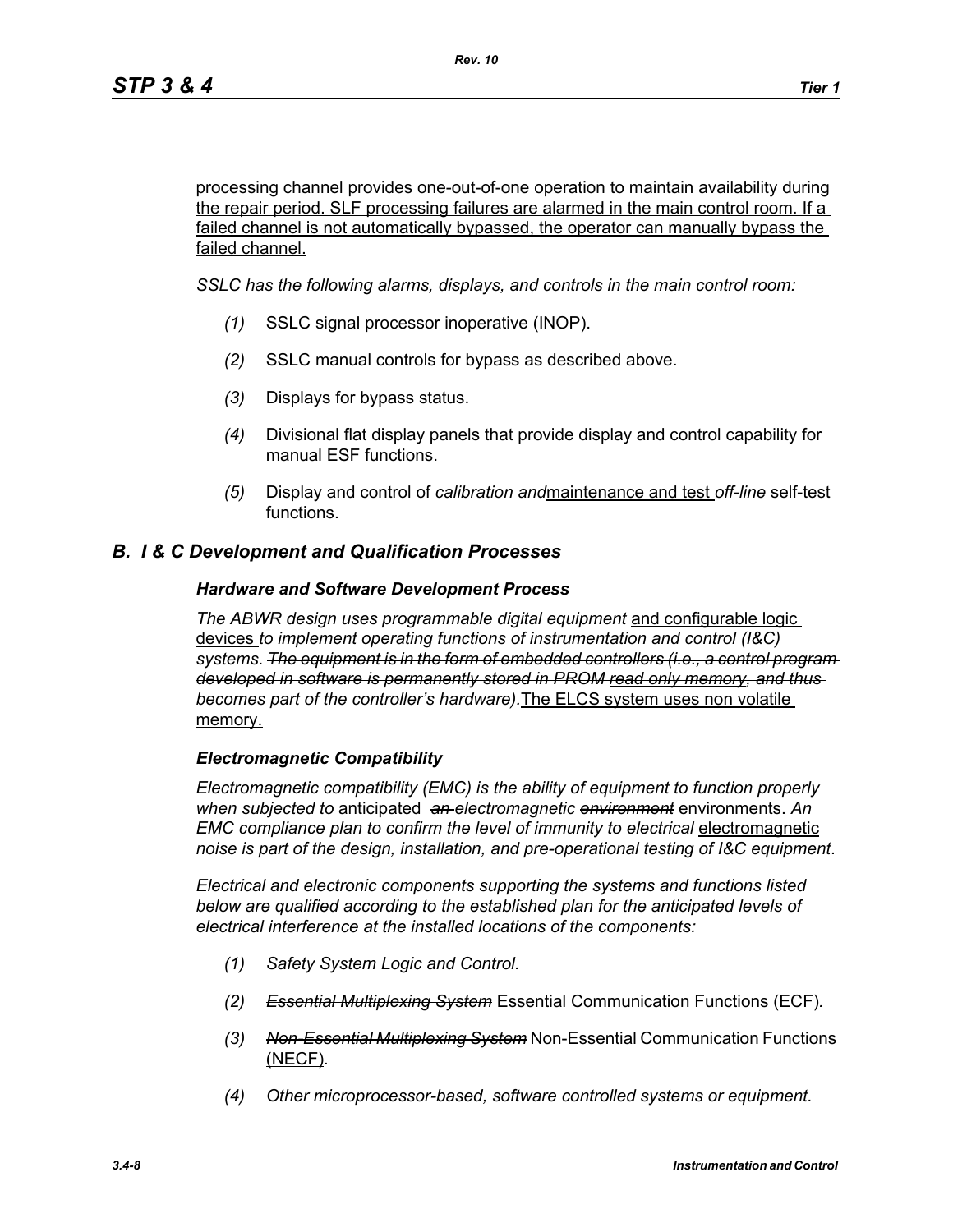#### *Instrument Setpoint Methodology*

*Signal Processing Devices in the Instrument Channel*

*Within an instrument channel, there may exist other components or devices that are used to further process the electrical signal provided by the sensor (e.g., analog-todigital converters, signal conditioners,* and *temperature compensation circuits, and multiplexing and demultiplexing components*). *The worst-case instrument accuracy, calibration accuracy, and instrument drift contributions of each of these additional signal conversion components are separately or jointly accounted for when determining the characteristics of the entire instrument loop.*

#### *C. Diversity and Defense-in-Depth Considerations*

*Subsection B discusses processes for developing hardware and software qualification programs that will assure a low probability of occurrence of both random and commonmode system failures for the installed ABWR I&C equipment. However, to address the concern that software design faults or other initiating events common to redundant, multi-divisional logic channels could disable significant portions of the plant's automatic standby safety functions (the reactor protection system and engineered safety features systems) at the moment when these functions are needed to mitigate an accident, several diverse backup features are provided for the primary automatic logic:*

- *Manual scram and isolation by the operator in the main control room in response to diverse parameter indications.*
- **Core makeup water capability from the feedwater system, Control Rod Drive** *(CRD) System, and condensate system, which are diverse from SSLC and the EMS.*
- *Availability of manual high pressure injection capability.*
- *Long term shutdown capability provided in a conventionally hardwired, 2-division, analog* diverse *Remote Shutdown System (RSS); local displays of process variables* are provided *in RSS, are continuously powered, and so are available for monitoring at any time.*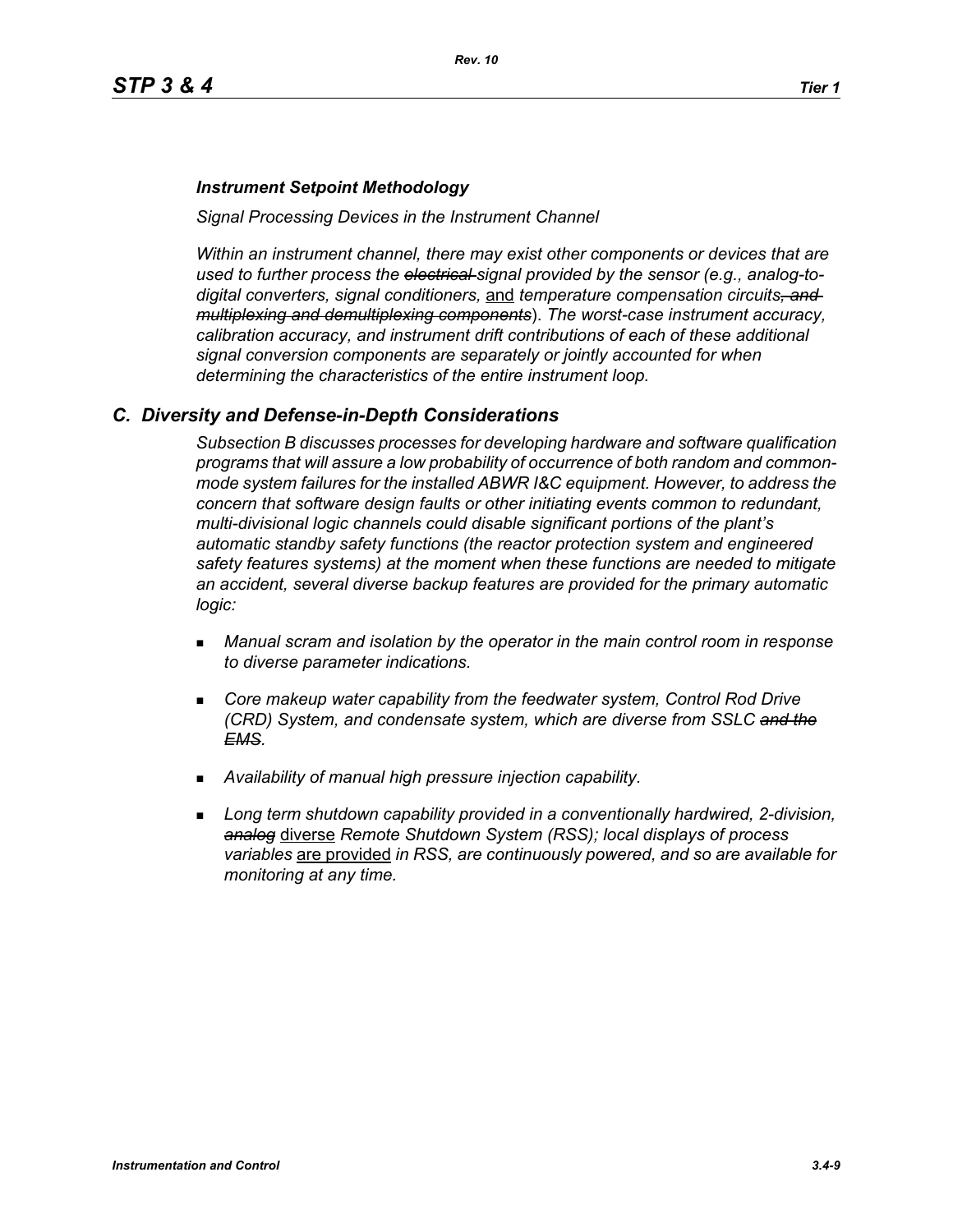| <b>Diverse Backup Support for SSLC Equipment</b>                                                                                           |                                                                                                                                                                        |                                   |                            |  |
|--------------------------------------------------------------------------------------------------------------------------------------------|------------------------------------------------------------------------------------------------------------------------------------------------------------------------|-----------------------------------|----------------------------|--|
| Diverse Features of<br><b>Protection System</b>                                                                                            | <b>Functional Diversity</b><br>in Protection System                                                                                                                    | Defense-in-Depth<br>Configuration | <b>Equipment Diversity</b> |  |
| 7. Non-Essential<br><b>Multiplexing System-</b><br>(NEMS)Communication<br>Function (NECF)<br>independent and diverse<br>from <b>EMSECF</b> |                                                                                                                                                                        |                                   |                            |  |
|                                                                                                                                            | H= Function hardwired (not multiplexed) from sensor or control switch to actuator; control logic, if<br>needed, is diverse from that of the primary protection system. |                                   |                            |  |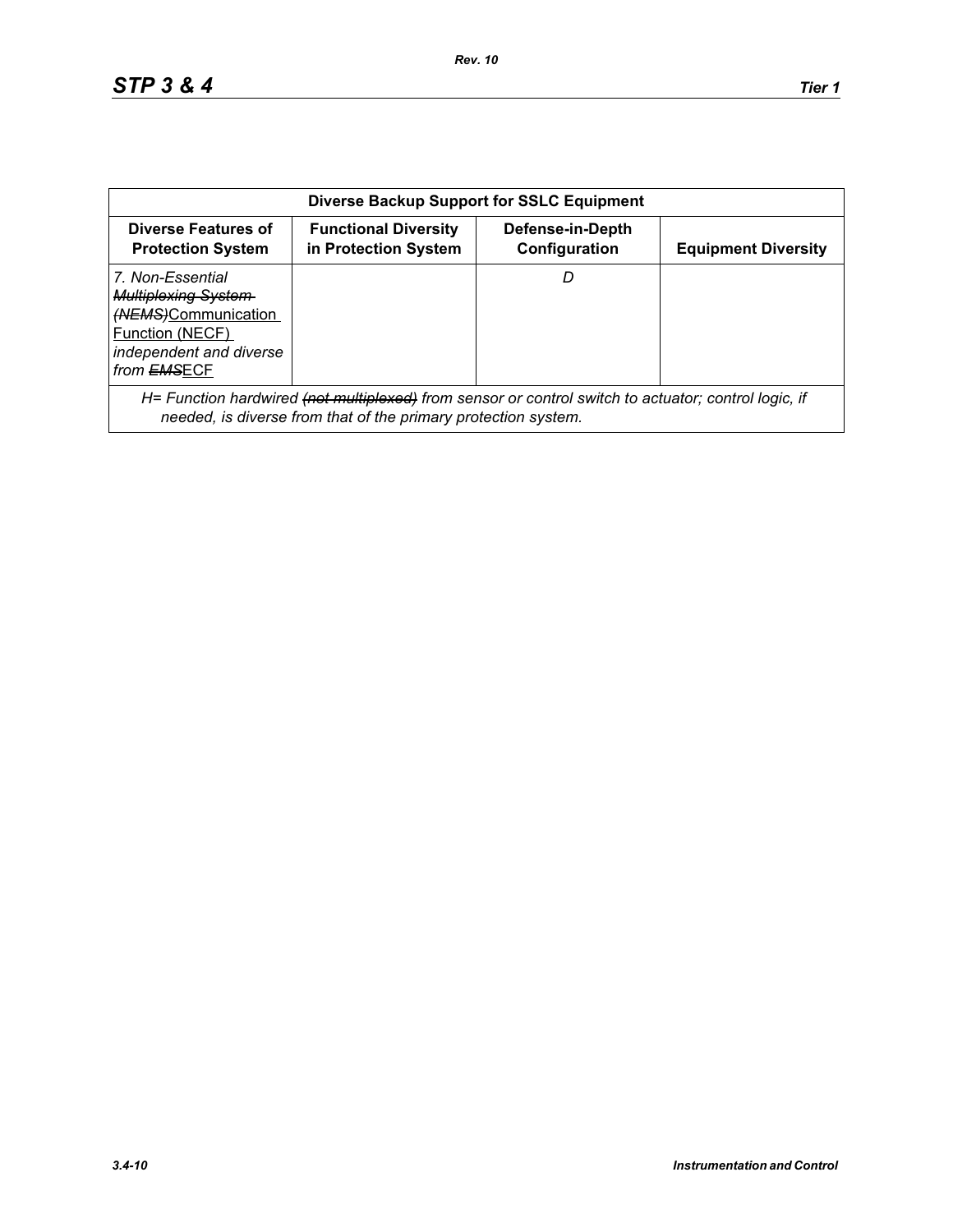



Notes:

1. No PCV isolation trips or ECCS initiation outputs in Division IV



*Rev. 10*

*STP 3 & 4*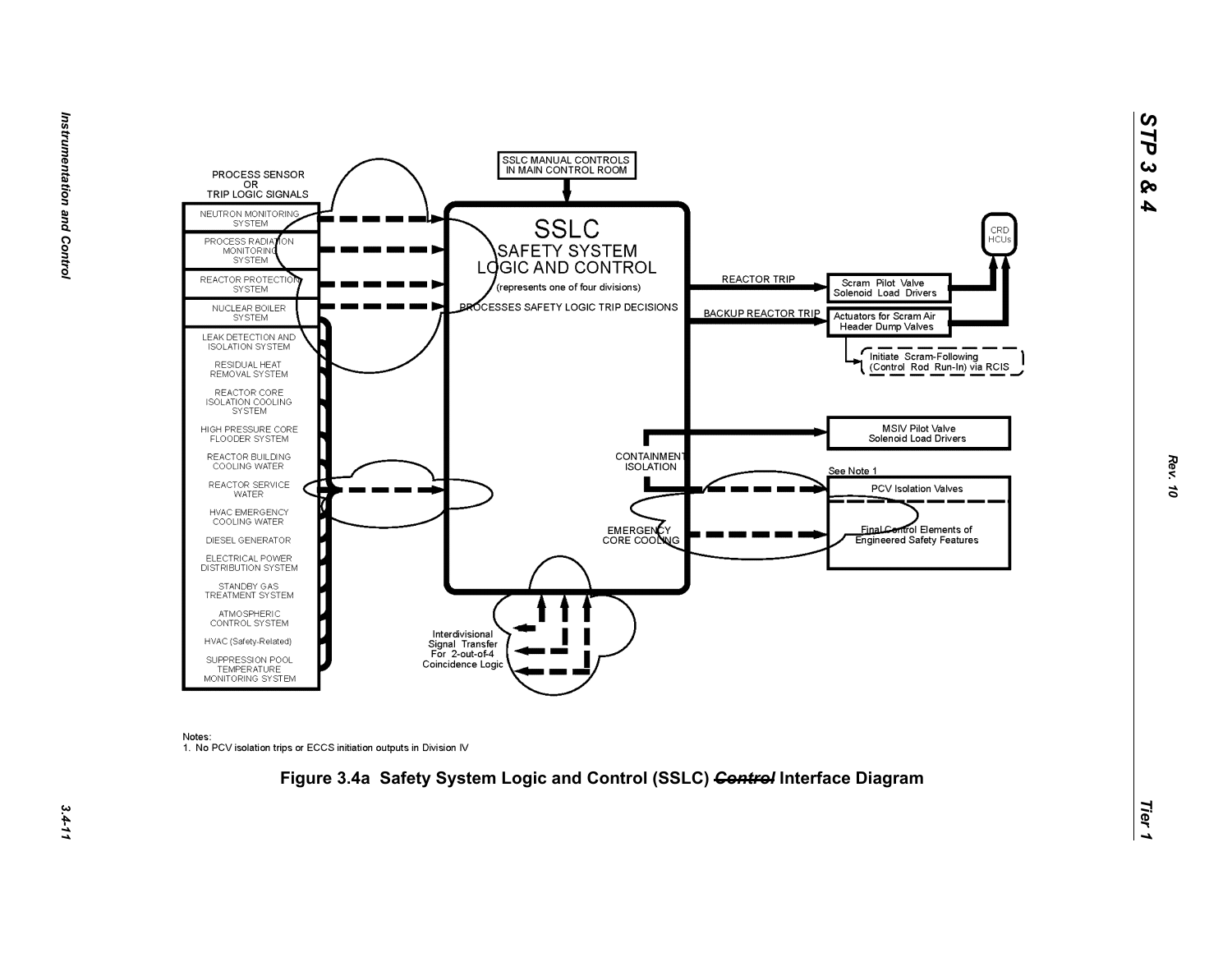



- 2. A. NOT ALL CONTROL SWITCH INPUTS SHOWN.
- B. INPUTS FROM NMS AND PRM NOT SHOWN.
- C. INTERDIVISIONAL COMMUNICATIONS USE FIBER

OPTIC DATA LINKS.<br>
CD. ALL SOLID LINE CONNECTIONS NOT EXPLICITLY<br>
FIDENTIFIED CAN BE EITHER HARD WIRED OR FIBER OPTIC.

 ACCOMPLISHED EITHER BY DIRECT VOTE OF SLF OUTPUT SIGNALS OR BY A SYSTEM VOTE WHERE BOTH VALVE AND PUMP ACTUATION IS REQUIRED TO INITIATE SYSTEM ACTION. BYPASS OF A FAILED SLF CHANNEL MAY BE PROVIDED AS LONG AS THE REMAINING OPERATIONAL CHANNELS PROVIDE A MINIMUM OF TWO SLF CHANNELS FOR ECCS FUNCTIONS.

A<u>C SAFETY SYSTEM LOGIC FUNCTION (SLF</u>)IFOR SOME ISOLATION AND SUPPORTING ESF FUNCTIONS MAY BE IMPLEMENTED WITH A<br>NORMALT MINIMUM 272 VOTE OF THE OUTPUT SIGNALE WHERE INADVERTENT ACTUATION OF THE FUNCTION MIGHT REQUIREASON **PERMITTED.** 

 5. EACH FUNCTION MAY BE ACCOMPLISHED BY MULTIPLE PROCESSORS TO MINIMIZE THE HARDWARE AND SOFTWARE COMPLEXITY OR OPERATIONALIMPACT OF HARDWARE FAILURES, PROVIDED THE MINIMUM REDUNDANCY OF NOTES 3 AND 4 IS MAINTAINED.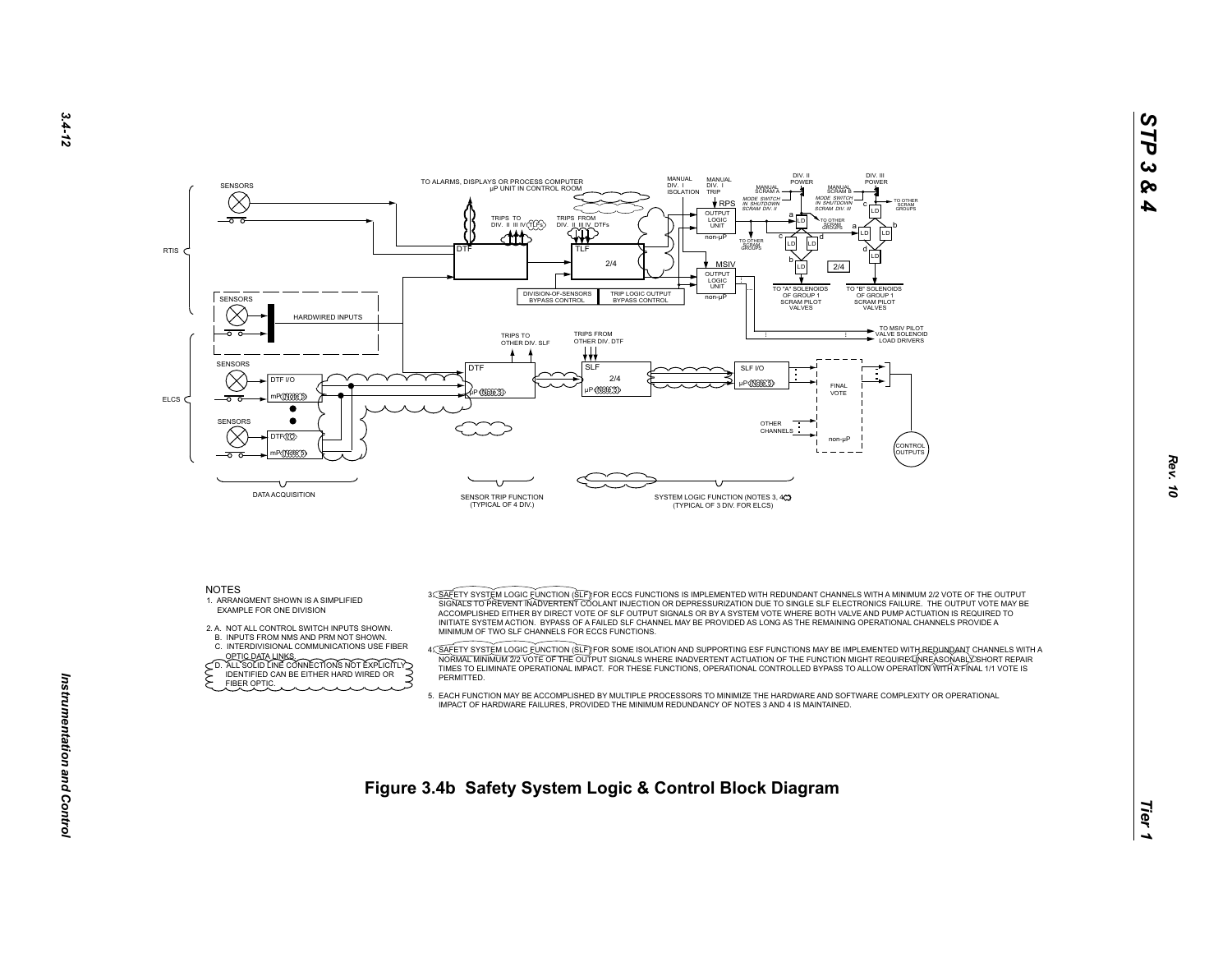



Notes:

nction<br>1. Diagram represents one of four ATWS divisions.<br>2. Remaining ATWS functions are processed as part of Recirculation Flow Control System logic and Nuclear Boiler System logic.

INTERDIVISIONAL SIGNAL TRANSFER<br>FOR 2-out-of-4 COINCIDENCE LOGIC

Safety Systems

# *Tier 1* **Figure 3.4c Anticipated Transient Without Scram (ATWS) Control Interface Diagram**

**SLC INITIATION** LOGIC

FEEDWATER<br>RUNBACK LOGIC

*STP 3 & 4*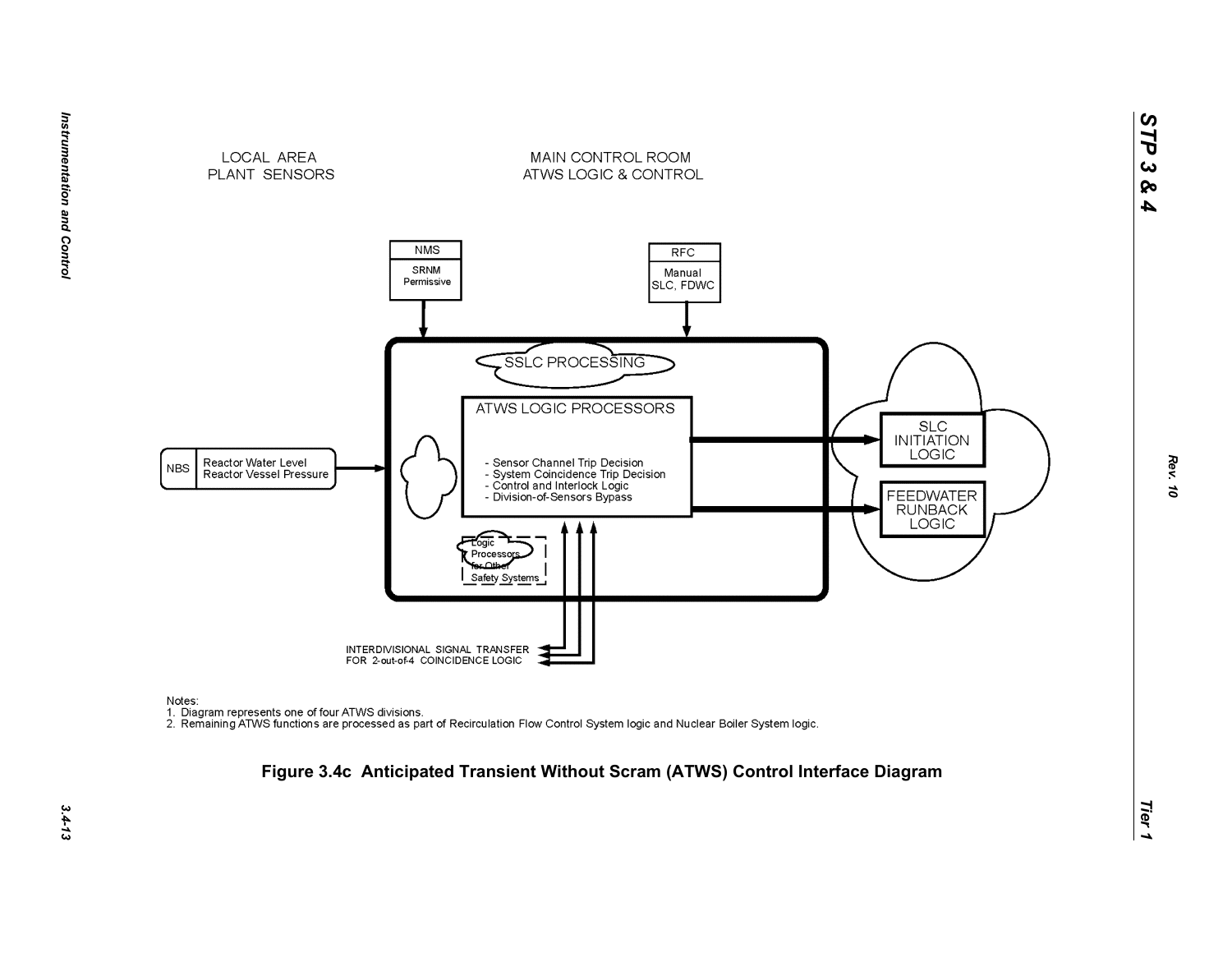| Inspections, Tests, Analyses and Acceptance Criteria                                                                                                                                                                                                                                                                                                                                                                                                                                                                                                                                                                            |                                                                                                                                                                                                                                                                                                                                                                                                                                                                                                                                                                                                              |                                                                                                                                                                                                                                                                                                                                                                                                                                           |  |  |
|---------------------------------------------------------------------------------------------------------------------------------------------------------------------------------------------------------------------------------------------------------------------------------------------------------------------------------------------------------------------------------------------------------------------------------------------------------------------------------------------------------------------------------------------------------------------------------------------------------------------------------|--------------------------------------------------------------------------------------------------------------------------------------------------------------------------------------------------------------------------------------------------------------------------------------------------------------------------------------------------------------------------------------------------------------------------------------------------------------------------------------------------------------------------------------------------------------------------------------------------------------|-------------------------------------------------------------------------------------------------------------------------------------------------------------------------------------------------------------------------------------------------------------------------------------------------------------------------------------------------------------------------------------------------------------------------------------------|--|--|
| <b>Design Commitment</b>                                                                                                                                                                                                                                                                                                                                                                                                                                                                                                                                                                                                        | <b>Inspections, Tests, Analyses</b>                                                                                                                                                                                                                                                                                                                                                                                                                                                                                                                                                                          | <b>Acceptance Criteria</b>                                                                                                                                                                                                                                                                                                                                                                                                                |  |  |
| Safety System Logic and Control                                                                                                                                                                                                                                                                                                                                                                                                                                                                                                                                                                                                 |                                                                                                                                                                                                                                                                                                                                                                                                                                                                                                                                                                                                              |                                                                                                                                                                                                                                                                                                                                                                                                                                           |  |  |
| The <i>DTM, TLU</i> equipment implementing<br>3.<br>the DTF, TLF, and OLUs for RPS and MSIV<br>in each of the four instrumentation divisions<br>are powered from their respective divisional<br>Class 1E AC sources. The <b>DTMs and SLUs</b><br>equipment implementing the DTF and<br>SLF for ESF 1 and ESF 2 in Divisions I, II,<br>and III are powered from their respective<br>divisional Class 1E DC sources, as are is the<br>equipment implementing the ESF DTMs<br>DTF in Division IV. In SSLC, independence<br>is provided between Class 1E divisions and<br>between Class 1E divisions and non-Class<br>1E equipment. | 3 <sub>1</sub><br>Tests will be performed on SSLC-by<br>a.<br>providing a test signal to the I&C<br>equipment in only one Class 1E division<br>at a time.<br>b. Inspection of the as-installed Class 1E<br>divisions in SSLC will be performed.                                                                                                                                                                                                                                                                                                                                                              | 3 <sub>1</sub><br>The test signal exists only in the Class<br>a.<br>1E division under test in SSLC.<br>b. In SSLC, physical separation or<br>electrical isolation exists between Class<br>1E divisions. Physical separation or<br>electrical isolation exists between these<br>Class 1E divisions and non-Class 1E<br>equipment.                                                                                                          |  |  |
| SSLC provides the following bypass<br>4.<br>functions:<br>Division-of-sensors bypass<br>a.<br>Trip logic output bypass<br>b.<br>ESF output channel bypass, where<br>C.<br>applied                                                                                                                                                                                                                                                                                                                                                                                                                                               | 4. Tests will be performed on the as-built SSLC<br>as follows:<br>a(1) Place one division of sensors in bypass.<br>Apply a trip test signal in place of each<br>sensed parameter that is bypassed. At<br>the same time, apply a redundant trip<br>signal for each parameter in each other<br>division, one division at a time. Monitor<br>the voted trip output at from each TLU<br>and SLU equipment component that<br>implements a TLF or SLF. Repeat for<br>each division.<br>a(2) For each division in bypass, attempt to<br>place each other division in division-of-<br>sensors bypass, one at a time. | 4.<br>Results of bypass tests are as follows:<br>a(1)No trip change occurs at the voted trip<br>output of from each TLU and SLU<br>equipment component that implements a<br>TLF or SLF. Bypass status is indicated in<br>main control room.<br>a(2) Each division not bypassed cannot be<br>placed in bypass, as indicated at OLU<br>output; bypass status in main control room<br>indicates only one division of sensors is<br>bypassed. |  |  |

*Rev. 10*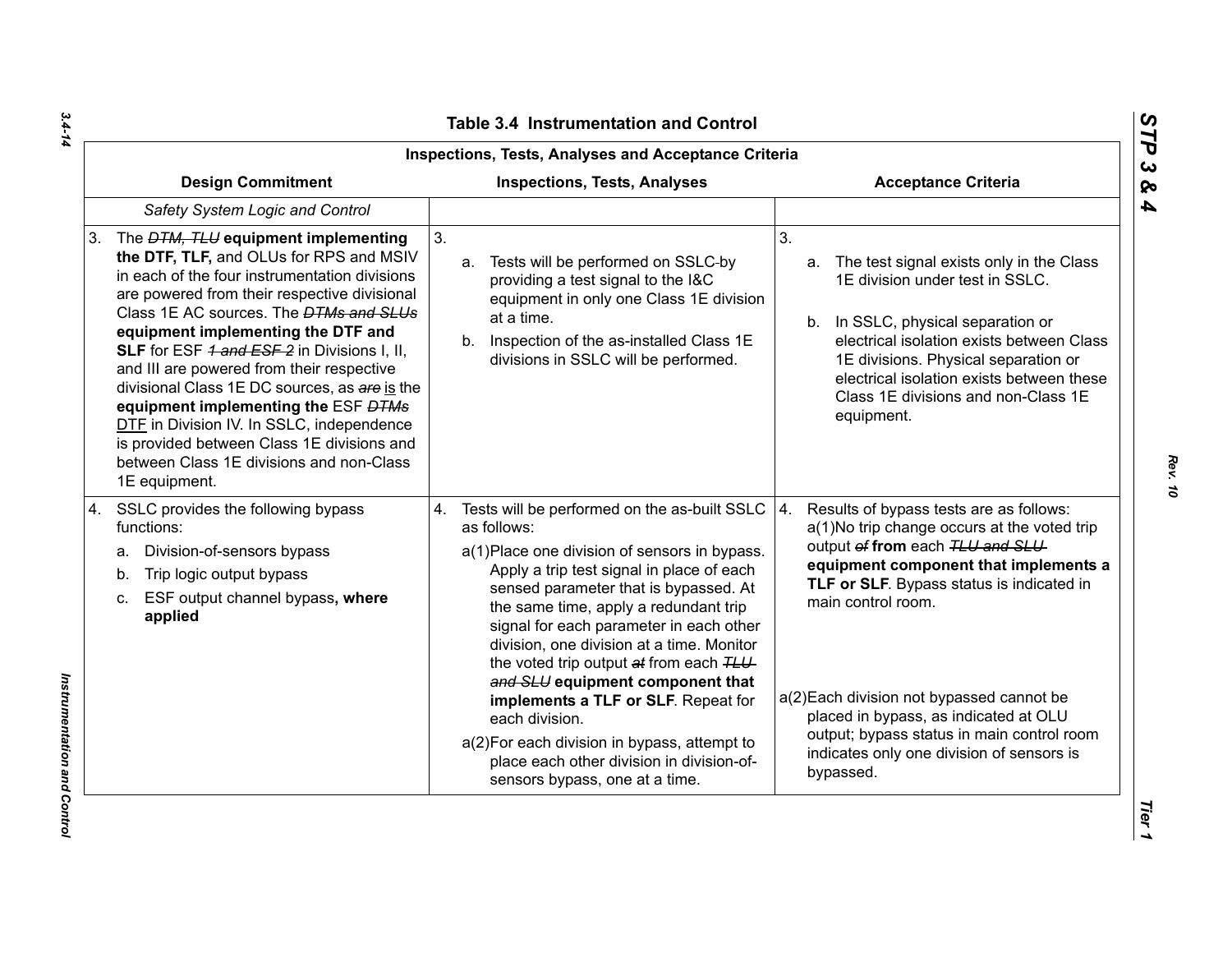| <b>Inspections, Tests, Analyses and Acceptance Criteria</b> |                          |                                                                                                                                                                                                                                                                                                                                                                                                                                                                               |                                                                                                                                                                                                                                                                                                  |  |
|-------------------------------------------------------------|--------------------------|-------------------------------------------------------------------------------------------------------------------------------------------------------------------------------------------------------------------------------------------------------------------------------------------------------------------------------------------------------------------------------------------------------------------------------------------------------------------------------|--------------------------------------------------------------------------------------------------------------------------------------------------------------------------------------------------------------------------------------------------------------------------------------------------|--|
|                                                             | <b>Design Commitment</b> | <b>Inspections, Tests, Analyses</b>                                                                                                                                                                                                                                                                                                                                                                                                                                           | <b>Acceptance Criteria</b>                                                                                                                                                                                                                                                                       |  |
| 4. (continued)                                              |                          | 4. (continued)                                                                                                                                                                                                                                                                                                                                                                                                                                                                | 4. (continued)                                                                                                                                                                                                                                                                                   |  |
|                                                             |                          | b(1) Place one division in trip-logic-output<br>bypass. Operate manual auto-trip test<br>switch. Monitor the trip output at the RPS<br>OLU. Operate manual auto-isolation test<br>switch. Monitor the trip output at the<br>MSIV OLU. Repeat for each division.                                                                                                                                                                                                               | b(1)No trip change occurs at the trip output<br>of the RPS OLU or MSIV OLU,<br>respectively. Bypass status is indicated<br>in main control room.                                                                                                                                                 |  |
|                                                             |                          | b(2) For each division in bypass, attempt to<br>place the other divisions in trip-logic-<br>output bypass, one at a time.                                                                                                                                                                                                                                                                                                                                                     | b(2) Each division not bypassed cannot be<br>placed in bypass, as indicated at OLU<br>output; bypass status in main control<br>room indicates only one trip logic output<br>is bypassed.                                                                                                         |  |
|                                                             |                          | $c(1)$ Apply common test signal to any one<br>pair of dual-SLU redundant SLF signal<br>inputs. Monitor test signal at voted 2-out-<br>of-2 output in RMU area from<br>equipment performing the ECF in<br>local areas. Remove power from<br>equipment performing one SLU SLF,<br>restore power, then remove power from<br>equipment performing other SLU SLF.<br>Repeat test for all pairs of dual SLUs<br>redundant sets of equipment<br>implementing a SLF in each division. | c(1) Monitored test output signal does not<br>change state-initiate the system<br>function when power is removed from<br>either SLU the equipment performing<br>any single SLF. Bypass status and loss<br>of power to SLU equipment performing<br>the SLF are indicated in main control<br>room. |  |
|                                                             |                          | c(2) Disable auto-bypass circuit in bypass<br>unit. Repeat test c(1), but operate<br>manual ESF loop bypass switch for each<br>affected loop.                                                                                                                                                                                                                                                                                                                                 | c(2) Monitored test output signal is lost when<br>power is removed from either SLUSLF,<br>but is restored when manual bypass<br>switch is operated. Bypass status, auto-<br>bypass inoperable, and loss of power to<br><b>SLUSLE</b> are indicated in main control<br>room.                      |  |

 $\blacksquare$ 

*Rev. 10*

 $3.4 - 15$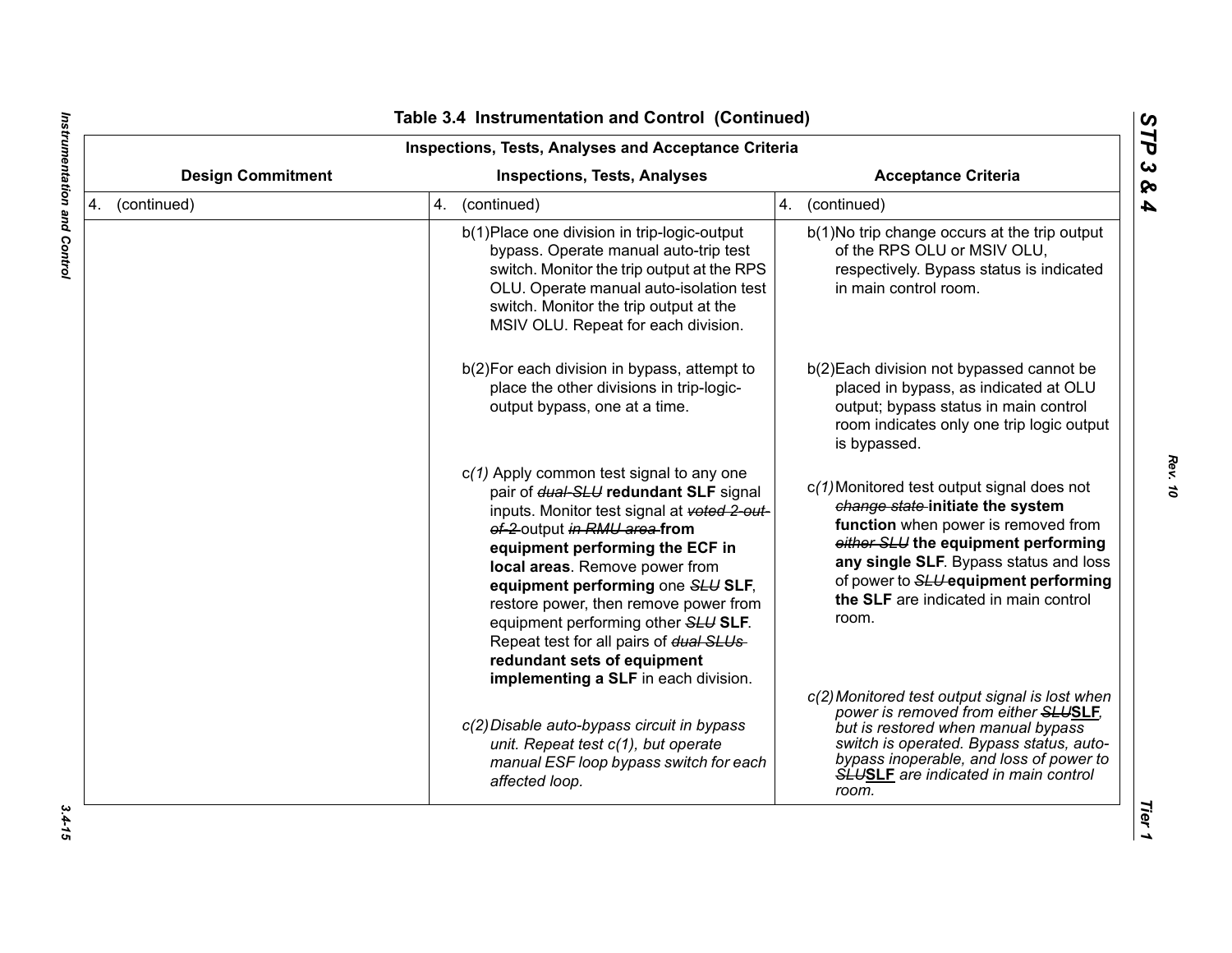| <b>Inspections, Tests, Analyses and Acceptance Criteria</b>                                                                                                                                                                                                                              |                                               |                                                                                                                                                                                                                                                                                                            |  |  |
|------------------------------------------------------------------------------------------------------------------------------------------------------------------------------------------------------------------------------------------------------------------------------------------|-----------------------------------------------|------------------------------------------------------------------------------------------------------------------------------------------------------------------------------------------------------------------------------------------------------------------------------------------------------------|--|--|
| <b>Design Commitment</b>                                                                                                                                                                                                                                                                 | <b>Inspections, Tests, Analyses</b>           | <b>Acceptance Criteria</b>                                                                                                                                                                                                                                                                                 |  |  |
| Electromagnetic Compatibility                                                                                                                                                                                                                                                            |                                               |                                                                                                                                                                                                                                                                                                            |  |  |
| 12. Electrical and electronic components in the<br>systems listed below are qualified for the<br>anticipated levels of electrical interference at<br>the installed locations of the components<br>according to an established plan:<br>Safety System Logic and Control<br>a.             | 12. The EMC compliance plan will be reviewed. | 12. An EMC compliance plan is in place. The<br>plan requires, for each system qualified,<br>system documentation that includes<br>confirmation of component and system<br>testing for the effects of high electrical field<br>conditions and current surges. As a<br>minimum, the following information is |  |  |
| b. Essential Multiplexing-<br>SystemEquipment performing the<br><b>Essential Communication Function</b>                                                                                                                                                                                  |                                               | documented in a qualification file and subject<br>to audit:                                                                                                                                                                                                                                                |  |  |
| (ECF)<br>c. Non-Essential Multiplexing-System                                                                                                                                                                                                                                            |                                               | a. Expected performance under test<br>conditions for which normal system<br>operation is to be ensured.                                                                                                                                                                                                    |  |  |
| <b>Equipment performing the Non-</b><br><b>Essential Communication Function</b><br>(ECF)                                                                                                                                                                                                 |                                               | b. Normal electrical field conditions at the<br>locations where the equipment must                                                                                                                                                                                                                         |  |  |
| d. Other microprocessor-based, software<br>controlled systems or equipment                                                                                                                                                                                                               |                                               | perform as above.<br>c. Testing methods used to qualify the<br>equipment, including:                                                                                                                                                                                                                       |  |  |
| The plan is structured on the basis that<br>electromagnetic compatibility (EMC) of I&C<br>equipment is verified by factory testing and<br>site testing of both individual components<br>and interconnected systems to meet EMC<br>requirements for protection against the<br>effects of: |                                               | (1.) Types of test equipment.<br>(2.) Range of normal test conditions.<br>(3.) Range of abnormal test conditions<br>for expected transient environment.                                                                                                                                                    |  |  |
| Electromagnetic Interference (EMI)<br>a.                                                                                                                                                                                                                                                 |                                               |                                                                                                                                                                                                                                                                                                            |  |  |
| Radio Frequency Interference (RFI)<br>b.                                                                                                                                                                                                                                                 |                                               |                                                                                                                                                                                                                                                                                                            |  |  |
| Electrostatic Discharge (ESD)<br>C.                                                                                                                                                                                                                                                      |                                               |                                                                                                                                                                                                                                                                                                            |  |  |
| Electrical surge [Surge Withstand<br>d.<br>Capability (SWC)]                                                                                                                                                                                                                             |                                               |                                                                                                                                                                                                                                                                                                            |  |  |